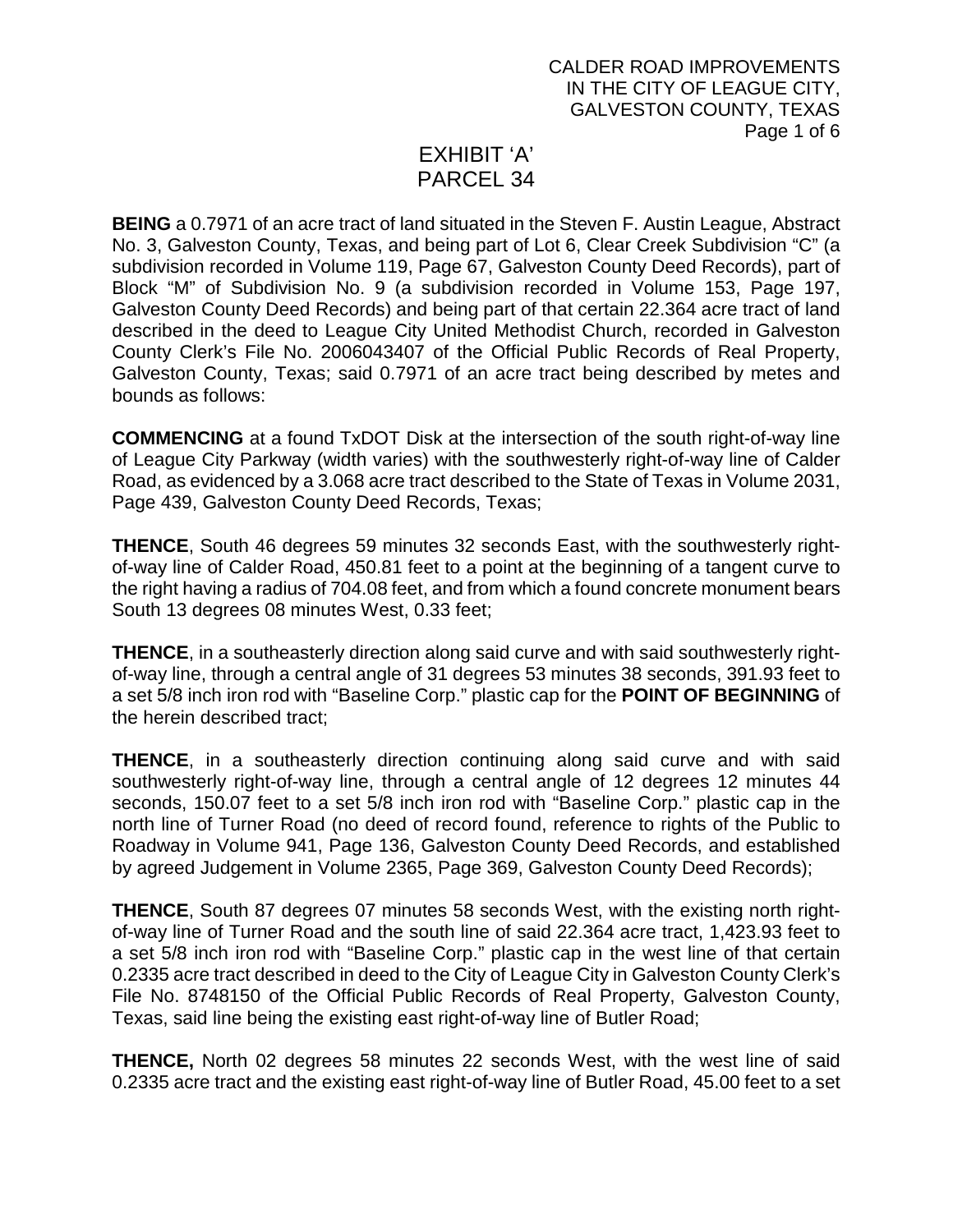5/8 inch iron rod with "Baseline Corp." plastic cap for the northwesterly end of a proposed cut-back line;

**THENCE,** South 47 degrees 55 minutes 12 seconds East, with said proposed cut-back line and the proposed northerly right-of-way line of Turner Road, 35.39 feet to a set 5/8 inch iron rod with "Baseline Corp." plastic cap;

**THENCE,** North 87 degrees 07 minutes 58 seconds East, with the proposed northerly right-of-way line of Turner Road, 1,258.25 feet to a set 5/8 inch iron rod with "Baseline Corp." plastic cap for the beginning of a non-tangent curve to the left having a radius of 476.00 feet and whose radius point bears North 19 degrees 14 minutes 54 seconds West, 476.00 feet;

**THENCE**, in a northeasterly direction with the proposed right-of-way line the following four courses and distances:

Along said non-tangent curve, through a central angle of 05 degrees 03 minutes 23 seconds, 42.01 feet to a set 5/8 inch iron rod with "Baseline Corp." plastic cap at the beginning of a tangent curve to the left having a radius of 109.50 feet;

Along said curve, through a central angle of 37 degrees 52 minutes 59 seconds, 72.40 feet to a set 5/8 inch iron rod with "Baseline Corp." plastic cap;

North 27 degrees 48 minutes 43 seconds East, for a distance of 32.30 feet to a set 5/8 inch iron rod with "Baseline Corp." plastic cap at the beginning of a tangent curve to the left having a radius of 109.50 feet;

Along said curve through a central angle of 23 degrees 08 minutes 03 seconds, 44.21 feet to the **POINT OF BEGINNING** and containing 0.7971 of an acre of land.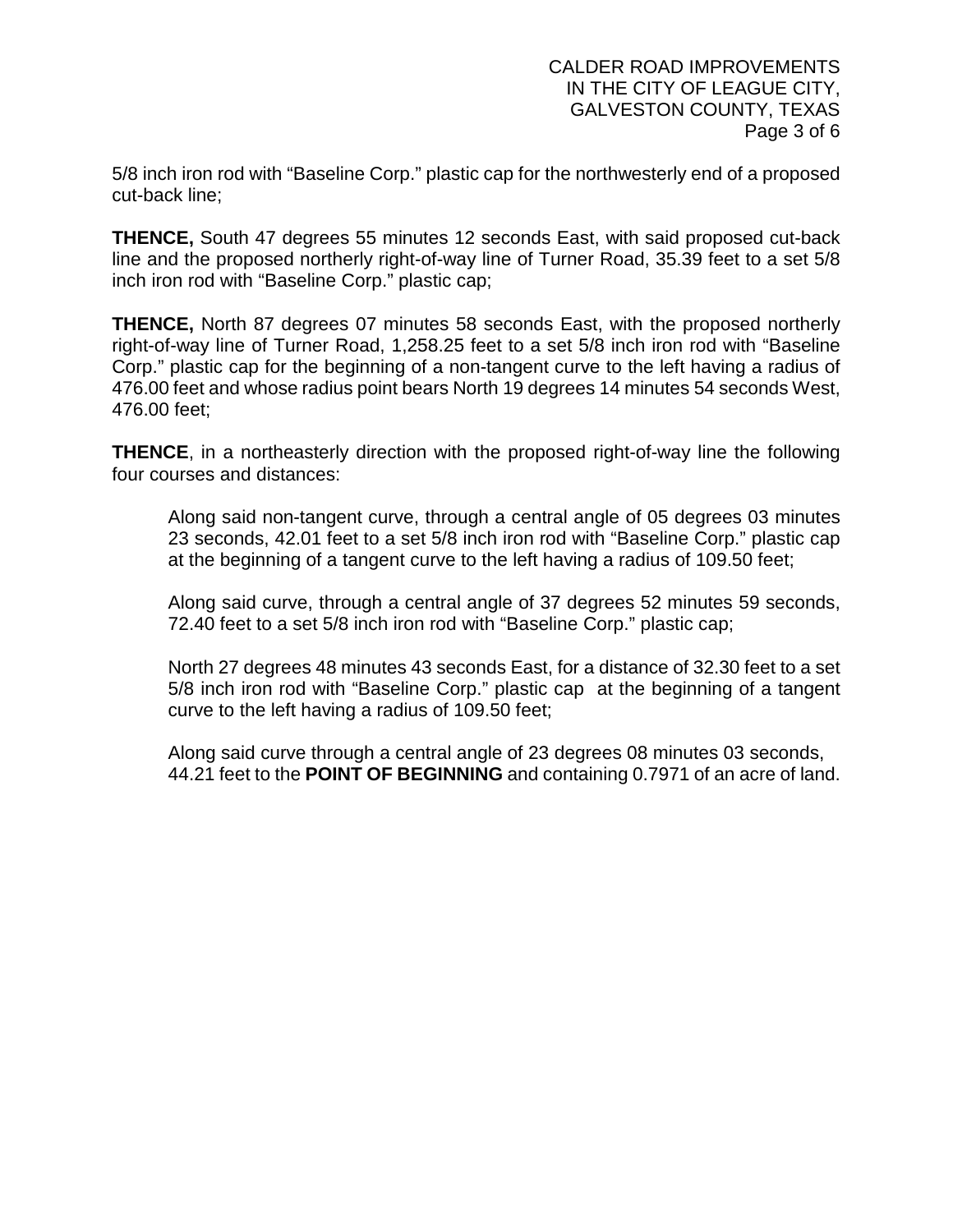CALDER ROAD IMPROVEMENTS IN THE CITY OF LEAGUE CITY, GALVESTON COUNTY, TEXAS Page 3 of 6

This description was based on an on the ground survey in December of 2014 and prepared in conjunction with an exhibit map prepared by Baseline Corporation with the same date as this description (pages 4 thru 6 herein).

Bearings shown hereon were derived from redundant RTK GPS observations and are based on the Texas Coordinate System, South Central Zone (4204) NAD 83 CORS adjustment. The distances shown hereon are surface datum. To convert to grid divide by a combined project adjustment factor of 1.00013. League City Reference Mark LC-2005- 133 and League City Reference Mark LC-2005-139 were used as a basis of this survey.

Revised January 8, 2015 Dec. 19, 2014 By: BASELINE CORPORATION TBPLS Firm No, 10030200

michael F. Curringt

Michael F. Carrington, RPLS Texas Registration No. 5366

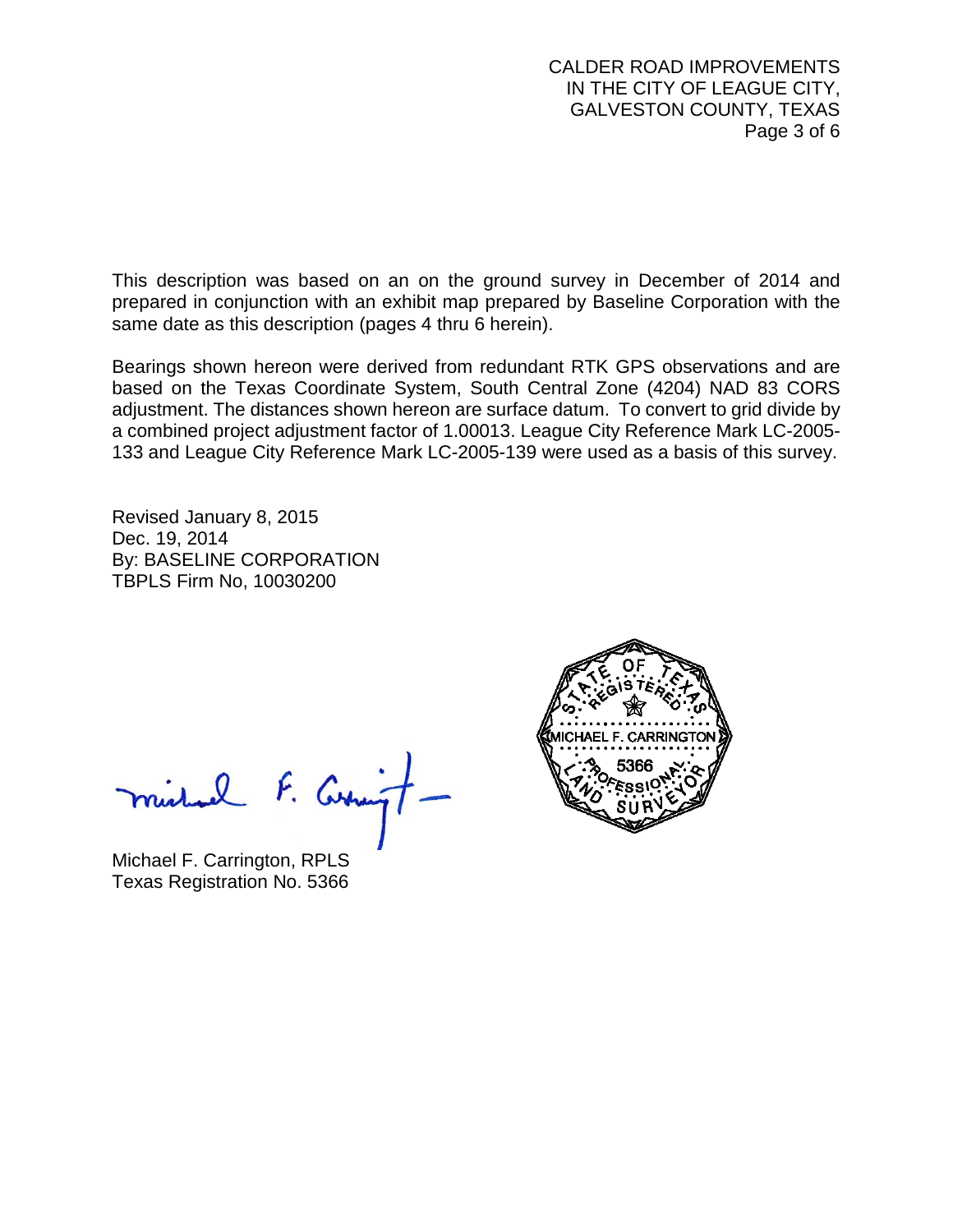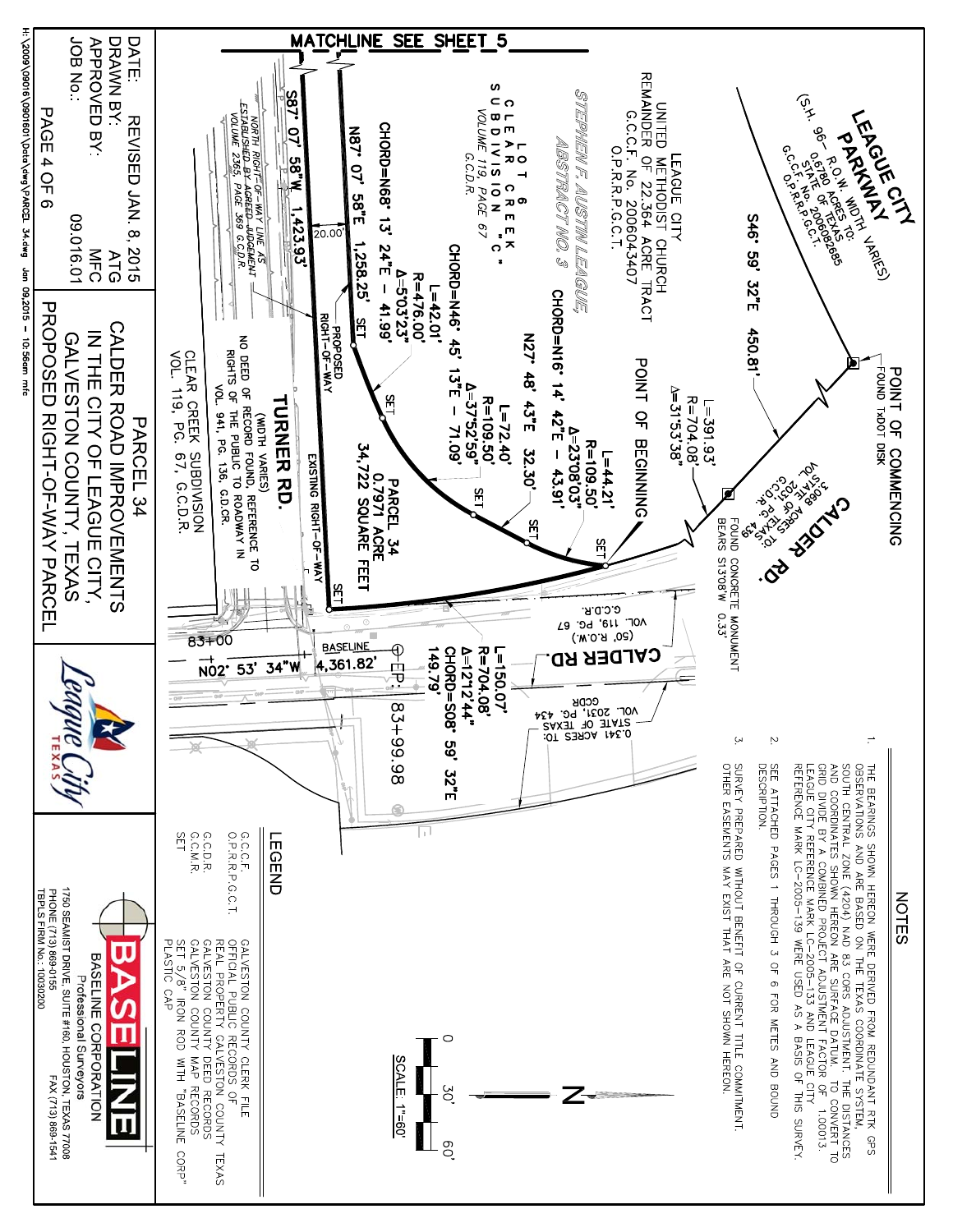